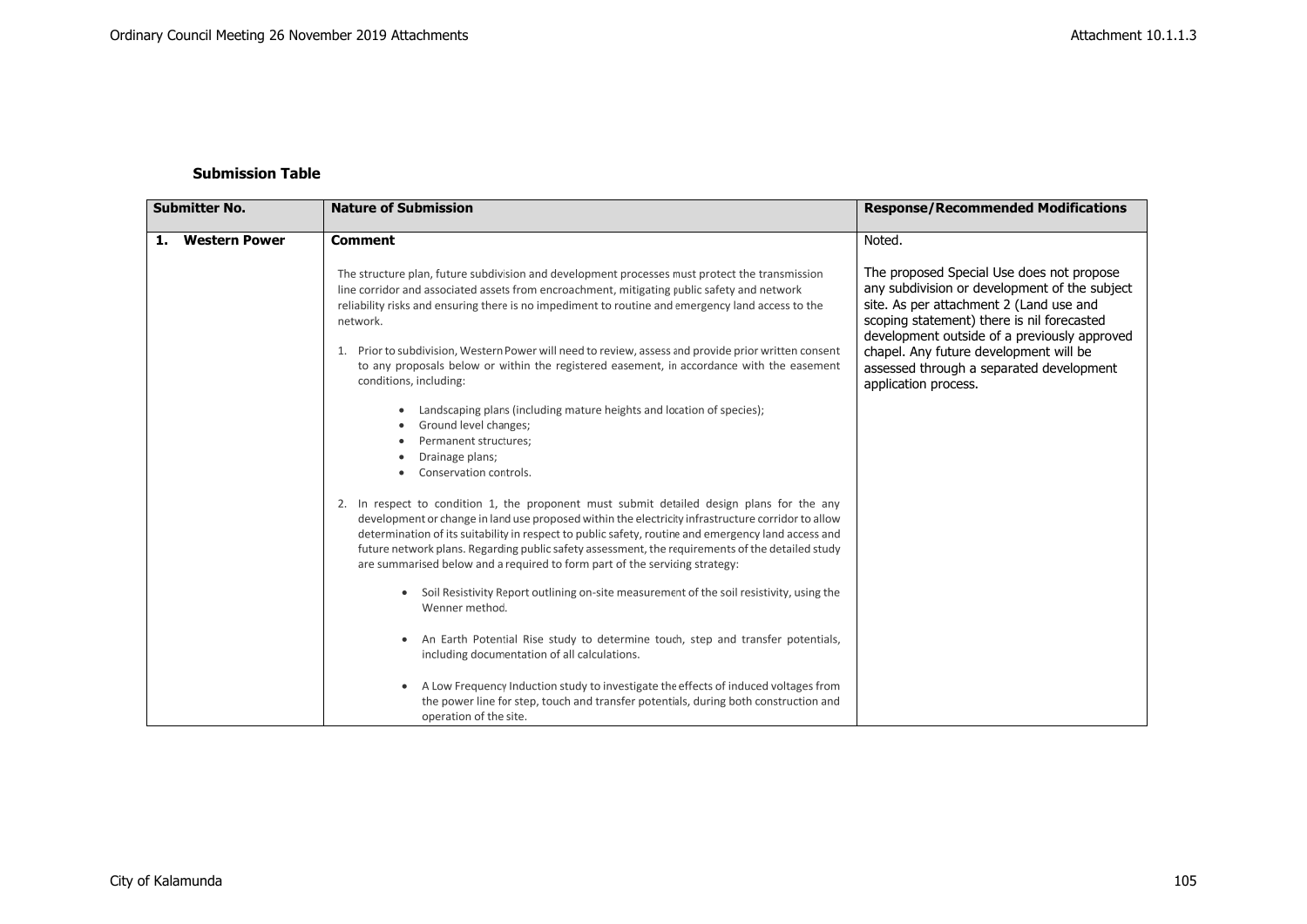| <b>Department of</b><br>2.<br>Health | <b>No-Objection</b><br>Thank you for your letter of 2 August 2019 requesting comments from the Department<br>of Health (DOH) on the above proposal.<br>The DOH has no objection to the proposed amendment providing the development is<br>connected to scheme water and reticulated sewerage and is in accordance with the<br>Government Sewerage Policy - Perth Metropolitan Region.                                                                                                                                                                                                                                                                                                                                                                                                                                                                                                                                                                                                                                                                                                                                                                                                                                                                                                                                                                                                                                                                                                                                                                                                                                                                                                                                                                | Noted. |
|--------------------------------------|------------------------------------------------------------------------------------------------------------------------------------------------------------------------------------------------------------------------------------------------------------------------------------------------------------------------------------------------------------------------------------------------------------------------------------------------------------------------------------------------------------------------------------------------------------------------------------------------------------------------------------------------------------------------------------------------------------------------------------------------------------------------------------------------------------------------------------------------------------------------------------------------------------------------------------------------------------------------------------------------------------------------------------------------------------------------------------------------------------------------------------------------------------------------------------------------------------------------------------------------------------------------------------------------------------------------------------------------------------------------------------------------------------------------------------------------------------------------------------------------------------------------------------------------------------------------------------------------------------------------------------------------------------------------------------------------------------------------------------------------------|--------|
|                                      | The studies should identify any mitigation required and be submitted to Western Power for<br>review, record-keeping and to confirm the appropriateness of the proposal prior to subdivision.<br>Please be advised that Western Power can provide data to assist in the preparation of the<br>report, which will attract a fee. Costs will be estimated and funds must be received prior to<br>assessment commencing. Generally assessments will take between three to five weeks, from<br>receipt of funds.<br>3. Western Power requires the following additional provisions to be included on the Structure Plan<br>for consideration at the subdivision and development stages:<br>Provision of Section 70A Notifications on all proposed lots adjoining the existing<br>Western Power registered easement prior to subdivision clearance advising<br>prospective purchasers that they are in close proximity to power infrastructure<br>which will be maintained, upgraded and expanded on a regular basis.<br>All development shall be designed and constructed to protect Western Power<br>infrastructure and interests from potential land use conflict.<br>No development (including fill, fencing, storage or parking) will be permitted within<br>Western Power registered easements without the prior written approval of Western<br>Power or the relevant power line operator.<br>Note: The above advice should not be construed as Western Power's support or otherwise of the<br>land use or development proposed in the existing electricity corridors and associated registered<br>easements. Further detailed studies will be required to determine the suitability of subdivision and<br>development within the easement corridors. |        |
|                                      | • An Electrostatic Induction study to investigate the potential of hazardous charging<br>of metallic objects in the vicinity of the line, such as fences, gates and other services.<br>An Electromagnetic Field Study to determine the impacts of Electric and Magnetic<br>Fields as per ARPANSA guidelines.                                                                                                                                                                                                                                                                                                                                                                                                                                                                                                                                                                                                                                                                                                                                                                                                                                                                                                                                                                                                                                                                                                                                                                                                                                                                                                                                                                                                                                         |        |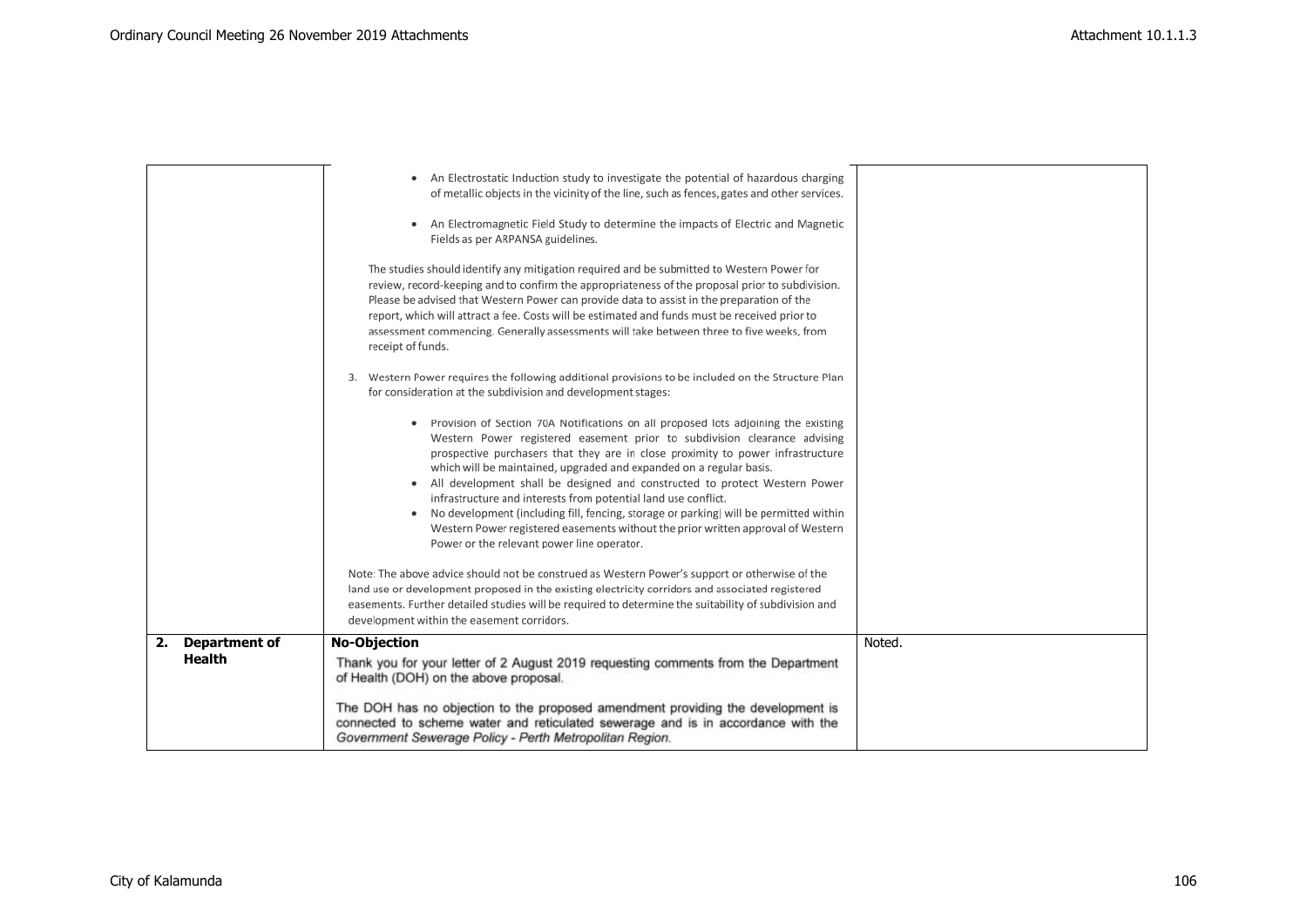|    | <b>Water Corporation</b>                                                          | <b>Comment</b>                                                                                                                                                                                                                                                                                                                                                                                                                                                                                                                                                                                                                                                                                                                                                                                                                                                                                                                                                                                                                                                                                                               | Noted.                                                                                                                                                                                                                                                                                                                                            |
|----|-----------------------------------------------------------------------------------|------------------------------------------------------------------------------------------------------------------------------------------------------------------------------------------------------------------------------------------------------------------------------------------------------------------------------------------------------------------------------------------------------------------------------------------------------------------------------------------------------------------------------------------------------------------------------------------------------------------------------------------------------------------------------------------------------------------------------------------------------------------------------------------------------------------------------------------------------------------------------------------------------------------------------------------------------------------------------------------------------------------------------------------------------------------------------------------------------------------------------|---------------------------------------------------------------------------------------------------------------------------------------------------------------------------------------------------------------------------------------------------------------------------------------------------------------------------------------------------|
|    |                                                                                   | Thank you for your letter dated 2 <sup>nd</sup> August 2019. We offer the following comments in<br>regard to this proposal.<br>Water<br>Reticulated water is currently available and connected to the subject lots.<br>Wastewater<br>Reticulated wastewater is currently available but not connected to the subject lots.<br>The Water Corporation supports the Rezoning to reflect the current use as the<br>changes to the Scheme do not appear to impact Water Corporation's assets or<br>operations.<br><b>General Comments</b><br>Any further development on these lots will also require approval by our Building<br>Services section prior to commencement of works. Infrastructure contributions and<br>fees may be required to be paid prior to approval being issued.<br>For further information about building applications, please refer to the following link:<br>https://www.watercorporation.com.au/home/builders-and-<br>developers/building/lodging-a-building-application/single-residential-application<br>Please provide the above comments to the land owner, developer and/or their<br>representative. | The proposed Special Use does not propose<br>any subdivision or development of the subject<br>site. As per attachment 2 (Land use and<br>scoping statement) there is nil forecasted<br>development outside of a previously approved<br>chapel. Any future development will be<br>assessed through a separated development<br>application process. |
| 4. | <b>Department of</b><br><b>Primary Industries</b><br>and Regional<br>Development. | <b>No Objection</b><br>Thank you for the opportunity for the Department of Primary Industries and Regional<br>Development (DPIRD) to comment on the proposed local planning scheme amendment<br>no. 94 to rezone Lot 112 Holmes Road and Lot 14 Hawtin Road from Rural Zone to<br>Special Use Zone to allow for the continued use of the land as a place of worship and<br>to allow additional uses related to this primary use.<br>DPIRD does not object to the scheme amendment.                                                                                                                                                                                                                                                                                                                                                                                                                                                                                                                                                                                                                                           | Noted.                                                                                                                                                                                                                                                                                                                                            |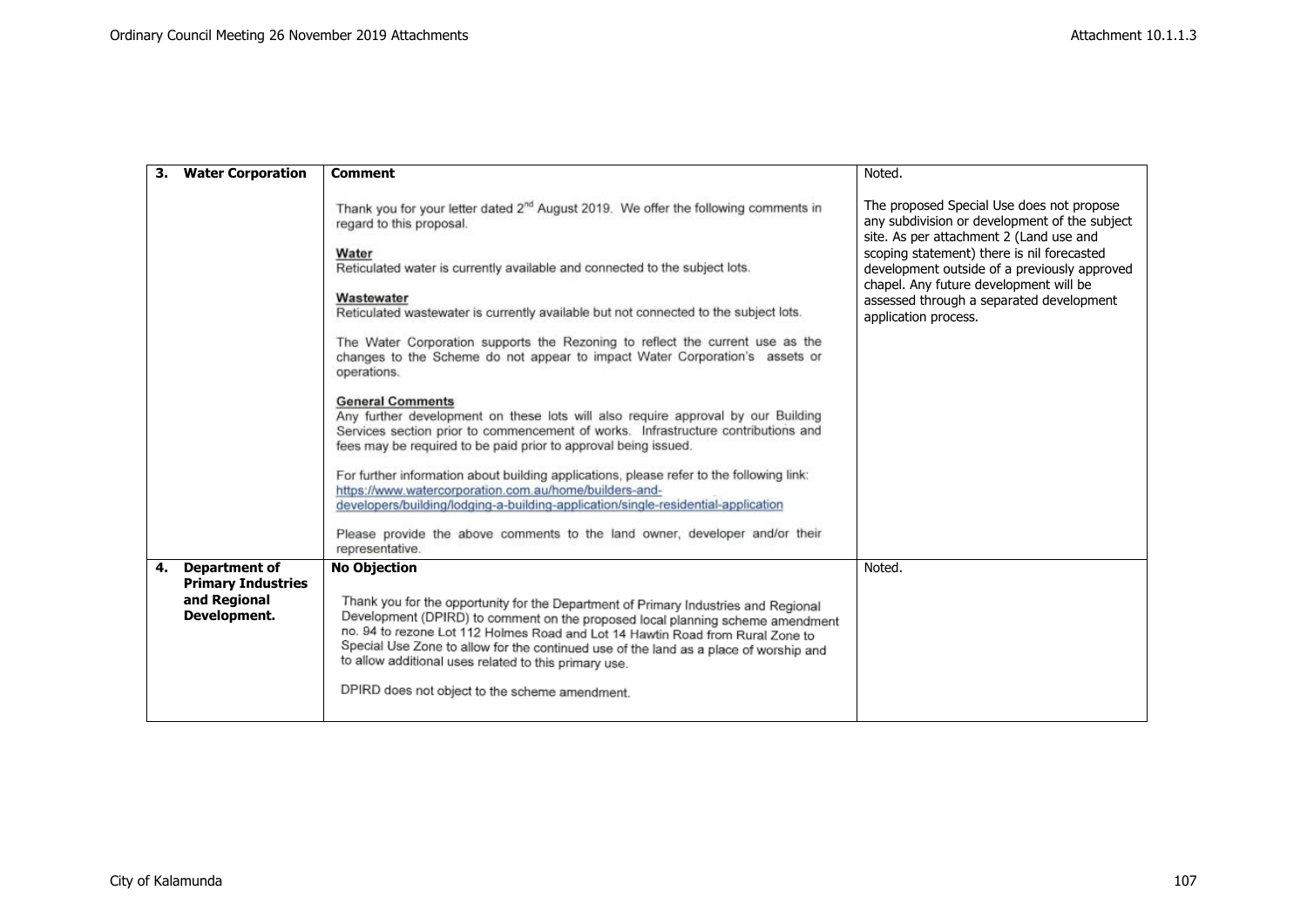| 5. | <b>Department of Fire</b> | <b>Comment</b>                                                                                                                                                                                                                                                                                                                                                                                                                                                                                          | Noted. |
|----|---------------------------|---------------------------------------------------------------------------------------------------------------------------------------------------------------------------------------------------------------------------------------------------------------------------------------------------------------------------------------------------------------------------------------------------------------------------------------------------------------------------------------------------------|--------|
|    | and Emergency             |                                                                                                                                                                                                                                                                                                                                                                                                                                                                                                         |        |
|    | <b>Services</b>           | I refer to your letter dated 2 August 2019 regarding the submission of a Bushfire Management<br>Plan (BMP) (Version 1), prepared by Green Start Consulting and dated 24 February 2017. The<br>BMP is accompanied by a letter from Rowe Group dated 8 March 2019 for the above scheme<br>amendment. It should be noted that this advice relates only to State Planning Policy 3.7 Planning<br>in Bushfire Prone Areas (SPP 3.7) and the Guidelines for Planning in Bushfire Prone Areas<br>(Guidelines). |        |
|    |                           | <b>Assessment</b>                                                                                                                                                                                                                                                                                                                                                                                                                                                                                       |        |
|    |                           | Requirements of SPP 3.7 should be applied pragmatically by the decision maker and are<br>identified in Planning Bulletin 111/2016 (Bulletin). As outlined in the Bulletin, SPP 3.7 should<br>only be applied to a planning proposal which results in the intensification of land use (or<br>development) or result in an increased bushfire risk.                                                                                                                                                       |        |
|    |                           | DFES understand the scheme amendment will essentially retain a base zoning consistent with<br>the existing 'Special Rural' zoning of the subject site and that the proposal will make the existing<br>'non-confirming use' - Greek Orthodox Church lawful under the provisions of LPS 3. Whilst DFES<br>note a number of other land uses are also proposed to be included within the 'Special Use' zone,<br>it is acknowledged that these land uses are incidental to the Church activities.            |        |
|    |                           | Given intensification of land use (or development), is subject to future development or<br>subdivision approval(s) DFES is unsure if application of SPP 3.7 is necessary at this stage. The<br>decision maker should confirm the application of SPP 3.7 in the context of the Bulletin. Conferral<br>with the Department of Planning, Lands and Heritage's Bushfire Policy team may assist you<br>further. If you require further information, please contact me on telephone number 6551 4080.         |        |
| 6. | <b>Main Roads</b>         | <b>Comment</b>                                                                                                                                                                                                                                                                                                                                                                                                                                                                                          | Noted. |
|    |                           | Thank you for your correspondence dated on 2 August 2019 offering Main Roads an<br>opportunity to comment on the above mentioned Local Planning Scheme Amendment.<br>Please be advised Main Roads has no comment to make regarding the proposed<br>amendment to rezone the subject land to Special Uses.<br>Main Roads requests a copy of the City's final determination regarding this proposal to be<br>sent to planninginfo@mainroads.wa.gov.au quoting the file reference above.                    |        |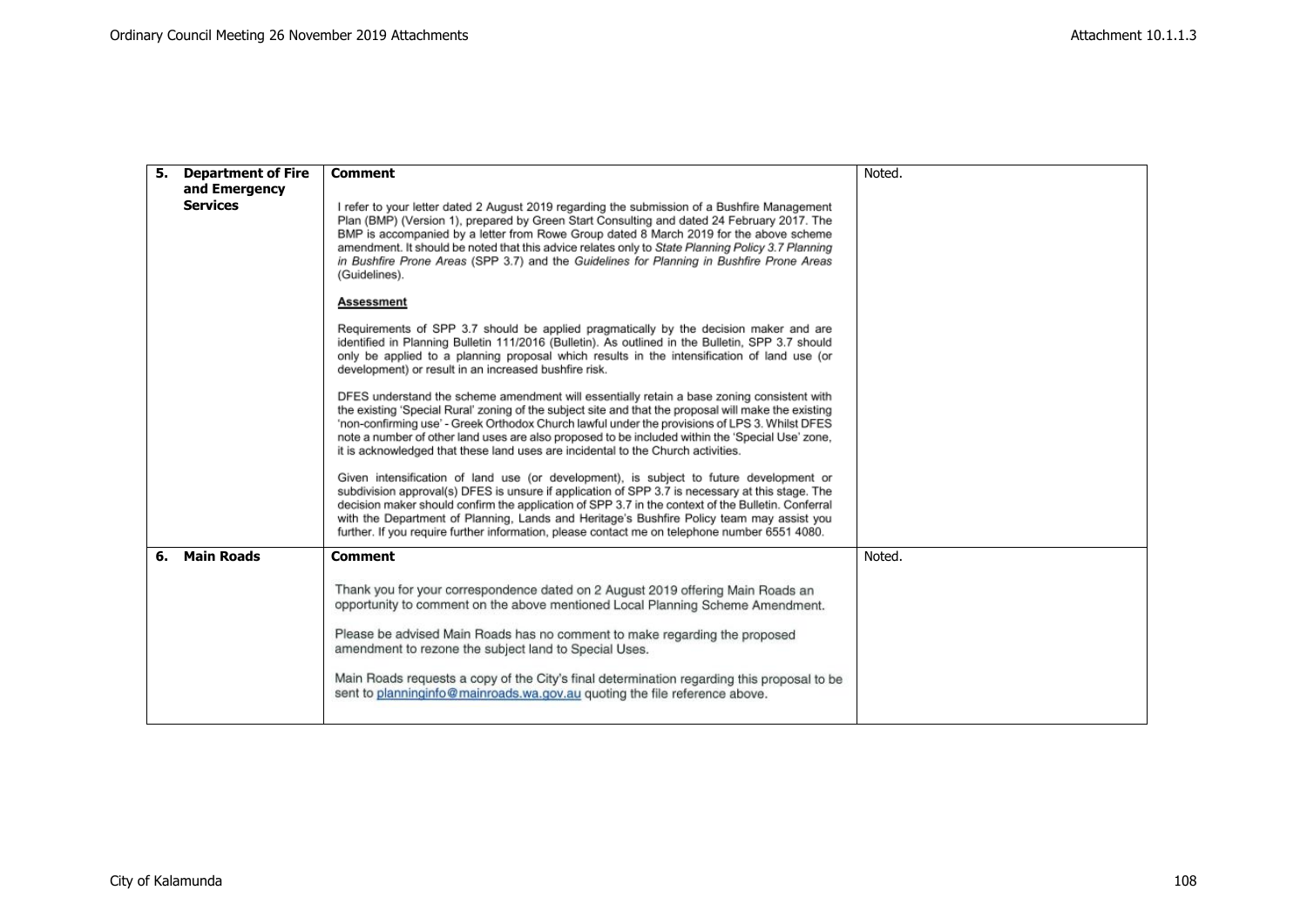| 7. | <b>Department of</b>                                                  | No-objection                                                                                                                                                                                                                                                                                                                                                                                                                                                                                                                                                                                                                                                                                                                                                                                                                                                                                                                                                                                                                                                                                                                                                                                                                                                                                                                                                                                                                                                                                                                                                                                                                                                                                                           | Noted.                                                                                                                                                                                                                                                                                                                                         |
|----|-----------------------------------------------------------------------|------------------------------------------------------------------------------------------------------------------------------------------------------------------------------------------------------------------------------------------------------------------------------------------------------------------------------------------------------------------------------------------------------------------------------------------------------------------------------------------------------------------------------------------------------------------------------------------------------------------------------------------------------------------------------------------------------------------------------------------------------------------------------------------------------------------------------------------------------------------------------------------------------------------------------------------------------------------------------------------------------------------------------------------------------------------------------------------------------------------------------------------------------------------------------------------------------------------------------------------------------------------------------------------------------------------------------------------------------------------------------------------------------------------------------------------------------------------------------------------------------------------------------------------------------------------------------------------------------------------------------------------------------------------------------------------------------------------------|------------------------------------------------------------------------------------------------------------------------------------------------------------------------------------------------------------------------------------------------------------------------------------------------------------------------------------------------|
|    | <b>Water and</b><br><b>Environmental</b><br><b>Regulation</b>         | Thank you for the above referral dated 2 August 2019. The Department of Water and<br>Environmental Regulation (DWER), has assessed the referral and would like to provide the<br>following advice:<br>The DWER has no objection to the proposed Scheme Amendment. However, the DWER<br>notes that Whistlepipe Gully and Woodlupine Brook, which are locally significant waterways,<br>traverse the subject site. As such, any future development on the site will need to have a<br>biophysical assessment and foreshore management plan prepared for the waterways, in<br>accordance with Operational policy 4.3: Identifying and establishing waterways foreshore<br>areas (DWER, 2012) to ensure that sufficient setbacks and appropriate management<br>measures will be in place to protect the waterways.                                                                                                                                                                                                                                                                                                                                                                                                                                                                                                                                                                                                                                                                                                                                                                                                                                                                                                         | The proposed Special Use does not propose any<br>subdivision or development of the subject site.<br>As per attachment 2 (Land use and scoping<br>statement) there is nil forecasted development<br>outside of a previously approved chapel. Any<br>future development will be assessed through a<br>separated development application process. |
| 8. | <b>Late Submission -</b><br>Department of                             | <b>Comment</b>                                                                                                                                                                                                                                                                                                                                                                                                                                                                                                                                                                                                                                                                                                                                                                                                                                                                                                                                                                                                                                                                                                                                                                                                                                                                                                                                                                                                                                                                                                                                                                                                                                                                                                         | Noted.                                                                                                                                                                                                                                                                                                                                         |
|    | <b>Biodiversity,</b><br><b>Conservation and</b><br><b>Attractions</b> | Thank you for the opportunity to provide late comment and I apologise for the delay.<br>The main issue the Department of Biodiversity Conservation and Attractions (DBCA)<br>would like to raise is the recognition of the potential value of the vegetation with Lot 14<br>Hawtin Road, which forms part of the amendment area and was recently proposed to be<br>amalgamated into Lot 112 Holmes Road. As part of a recent subdivision application<br>referred to DBCA from the Western Australian Planning Commission, DBCA Flora<br>specialists conducted a site visit to undertake a preliminary assessment of the vegetation<br>and values onsite. I have attached a summary of their findings for your information.<br>Results of the site visit confirmed there is a high likelihood that the intact vegetation<br>within Lot 14 Hawtin Road is a State and Federally listed threatened ecological<br>community (TEC). Further detailed vegetation assessment would be required however to<br>confirm this and enable the TEC to be included in DBCA's corporate database.<br>While the supporting documentation does not propose any impacts to the vegetation in<br>accordance with the statement in Section 2.3.1 of the 'Land Use Scoping Statement'<br>(Rowe Group 2019) "The Greek Orthodox Church has no intentions at this time to<br>expand or remove the existing dwelling and the associated structures or expand the<br>existing church functions into Lot 14 now or in the future" and the associated Concept<br>master plan, DBCA is concerned that a change in land use permissibility may lead to<br>additional development on site and potentially this may expand in the future into Lot 14. | The proposed Special Use does not propose any<br>subdivision or development of the subject site.<br>As per attachment 2 (Land use and scoping<br>statement) there is nil forecasted development<br>outside of a previously approved chapel. Any<br>future development will be assessed through a<br>separated development application process. |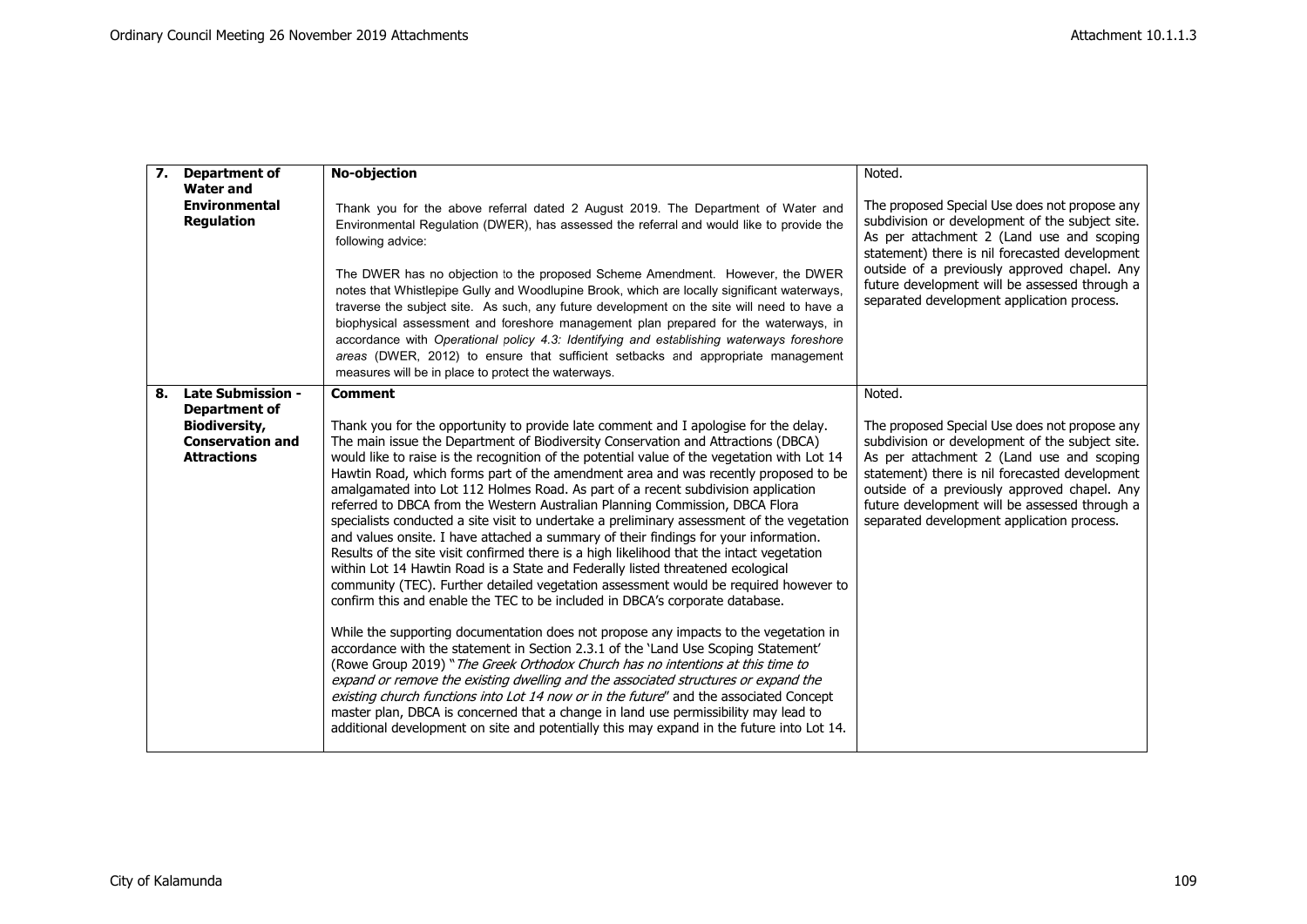| Provided that there is a recognition of the potential site values and the requirement for<br>further detailed assessment of the vegetation as part of any future development<br>proposal, with the requirement to retain and protect any identified conservation<br>significant vegetation on site, DBCA does not oppose the initiation of the proposed<br>amendment.                                                                                                                                                                                                                                                                                                                                                                                   |  |
|---------------------------------------------------------------------------------------------------------------------------------------------------------------------------------------------------------------------------------------------------------------------------------------------------------------------------------------------------------------------------------------------------------------------------------------------------------------------------------------------------------------------------------------------------------------------------------------------------------------------------------------------------------------------------------------------------------------------------------------------------------|--|
| Summary of results of brief vegetation survey of Lot 14 Hawtin Rd Forrestfield,<br>SUBJECT:<br>for landowner                                                                                                                                                                                                                                                                                                                                                                                                                                                                                                                                                                                                                                            |  |
| Background                                                                                                                                                                                                                                                                                                                                                                                                                                                                                                                                                                                                                                                                                                                                              |  |
| Proposed clearing on Lot 14 includes new firebreaks for the new lot boundary and the asset<br>protection zone area for the existing dwelling. The firebreaks on the adjacent Lot 112 (No. 280)<br>Holmes Road would remain unchanged so no survey was required or completed on this Lot.                                                                                                                                                                                                                                                                                                                                                                                                                                                                |  |
| TEC specialist staff from DBCA completed a brief survey of the values and condition of Lot 14 on 15<br>August 2018.                                                                                                                                                                                                                                                                                                                                                                                                                                                                                                                                                                                                                                     |  |
| Results                                                                                                                                                                                                                                                                                                                                                                                                                                                                                                                                                                                                                                                                                                                                                 |  |
| The Department of Environment and Energy's approximate mapping of the EPBC listed Banksia<br>woodlands of the Swan Coastal Plain TEC maps the entire patch of vegetation on Lot 14 as likely to<br>be that TEC. However, the vegetation contains no tree Banksias and would not meet the criteria to<br>be that TEC.                                                                                                                                                                                                                                                                                                                                                                                                                                    |  |
| Most of the vegetation on the Lot was in Excellent condition (Bush Forever scales), with very small<br>areas on the fringes subject to historic disturbance and weed invasion (Fig. 1).                                                                                                                                                                                                                                                                                                                                                                                                                                                                                                                                                                 |  |
| Based on the brief survey, the habitat and combinations of flora species indicate that it is likely that a<br>single floristic community type occurs across the Lot (Fig 1, 2). The intact remnant on Lot 14 covers<br>$~1.7$ ha.                                                                                                                                                                                                                                                                                                                                                                                                                                                                                                                       |  |
| Floristic community type 20b (FCT20b) (Eastern Banksia attenuata and/or Eucalyptus marginata<br>woodlands) was described in Gibson et al. (1994). The type most commonly occurs on the<br>Forrestfield Geomorhological Unit that occurs on Lot 14. In addition, combinations of species found<br>on the Lot such as Babingtonia camphorosmae, Conostylis setigera, Hakea lissocarpha, Hakea<br>stenocarpa, Lomandra hermaphrodita, Lomandra sericea and Neurachne allopecuroidea were only<br>located together in FCT20b in quadrats established for the Gibson et al. (1994) study. Based on<br>habitat features, and combinations of taxa present on Lot 14, it is most likely that FCT20b occurs on<br>the Lot. This TEC is ranked Endangered in WA. |  |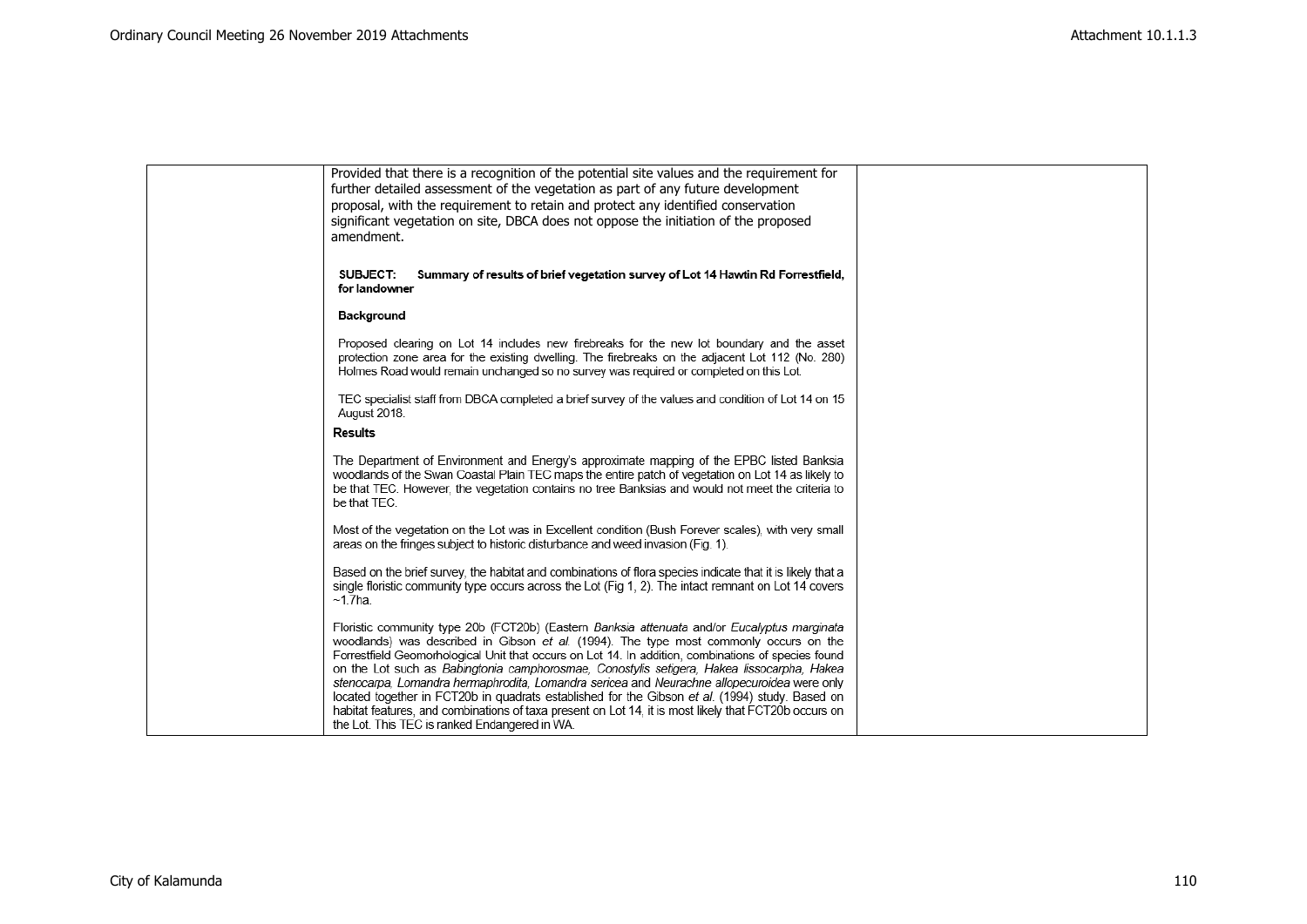| Weeds                                                                                                                                                                                                                                                                                                                                                                                                                                                                                                                                                                                                                                                                                                                                                                                                                                                                                                                                                                                                                                                                                                                                                                                                                                                                                                                                                                                                                                                   |  |
|---------------------------------------------------------------------------------------------------------------------------------------------------------------------------------------------------------------------------------------------------------------------------------------------------------------------------------------------------------------------------------------------------------------------------------------------------------------------------------------------------------------------------------------------------------------------------------------------------------------------------------------------------------------------------------------------------------------------------------------------------------------------------------------------------------------------------------------------------------------------------------------------------------------------------------------------------------------------------------------------------------------------------------------------------------------------------------------------------------------------------------------------------------------------------------------------------------------------------------------------------------------------------------------------------------------------------------------------------------------------------------------------------------------------------------------------------------|--|
| Weed invasion associated with low level historical disturbance was evident along tracks and in other<br>limited areas. A number of weeds were in early stages of development and were not in flower, hence                                                                                                                                                                                                                                                                                                                                                                                                                                                                                                                                                                                                                                                                                                                                                                                                                                                                                                                                                                                                                                                                                                                                                                                                                                              |  |
| were not identifiable. However weeds recorded included freesias (Freesia sp.), Gladiolus sp., Ursinia<br>anthemoides, veldt grass (Ehrharta calycina - very isolated patches - Fig 3), Watsonia sp (eastern<br>side), sour grass (Oxalis pes-caprae), 4 o'clocks (Oxalis glabra), and Acacia iteaphylla (Flinders<br>Range Wattle),                                                                                                                                                                                                                                                                                                                                                                                                                                                                                                                                                                                                                                                                                                                                                                                                                                                                                                                                                                                                                                                                                                                     |  |
| <b>Values</b>                                                                                                                                                                                                                                                                                                                                                                                                                                                                                                                                                                                                                                                                                                                                                                                                                                                                                                                                                                                                                                                                                                                                                                                                                                                                                                                                                                                                                                           |  |
| Conservation values and other considerations include:<br>The Lot contains a very species rich floral assemblage<br>Lot 14 contains a reasonably substantial intact remnant on Forrestfield geomorphological<br>unit. According to Bush Forever, this unit is highly cleared and only 9% remains uncleared in<br>the Perth Metropolitan Region.<br>The vegetation on Lot 14 provides a fully vegetated buffer for the creekline to the east.<br>Lot 14 contains a suite of key taxa indicative of the eastern side of the Swan Coastal Plain<br>that includes a suite of TECs: the '3' group (FCTs 3a, 3b, 3c) and the '20' group (20a, 20b<br>and 20c) of TECs. These taxa include Acacia nervosa, Acacia teretifolia, Babingtonia<br>camphorosmae, Cristonia biloba, Dasypogon obliquifolius, Gompholobium knightianum,<br>Gompholobium marginatum, Grevillea bipinatifida, Hakea conchifolia, Pentapeltis peltigera,<br>Labichea lanceolata, Lambertia multiflora var darlingensis, Mesomelaena tetragona,<br>Hibberia commutata, Hakea lissocarpha, Hakea trifurcata, Hakea undulata, Hakea<br>stenocarpa, Isopogon asper, Styphelia tenuiflora, Synaphea petiolaris, and Trichocline<br>spathulata (Keighery and Trudgen 1992).<br>Lot 14 likely contains an occurrence of the TEC Eastern Banksia attenuata and/or<br>Eucalyptus marginata woodlands (floristic community type 20b as described in Gibson et al.<br>1994), in excellent condition. |  |
| Management                                                                                                                                                                                                                                                                                                                                                                                                                                                                                                                                                                                                                                                                                                                                                                                                                                                                                                                                                                                                                                                                                                                                                                                                                                                                                                                                                                                                                                              |  |
| Priority weeds for mapping, monitoring and control include:<br>Watsonia sp. A relatively minor infestation noted along eastern boundary.<br>٠<br>Veldt grass. Noted on western extremity near firebreaks.<br>Flinders Range Wattle. Low numbers noted near the house in particular.<br>Sour grass. Noted in low numbers on far western edge.                                                                                                                                                                                                                                                                                                                                                                                                                                                                                                                                                                                                                                                                                                                                                                                                                                                                                                                                                                                                                                                                                                            |  |